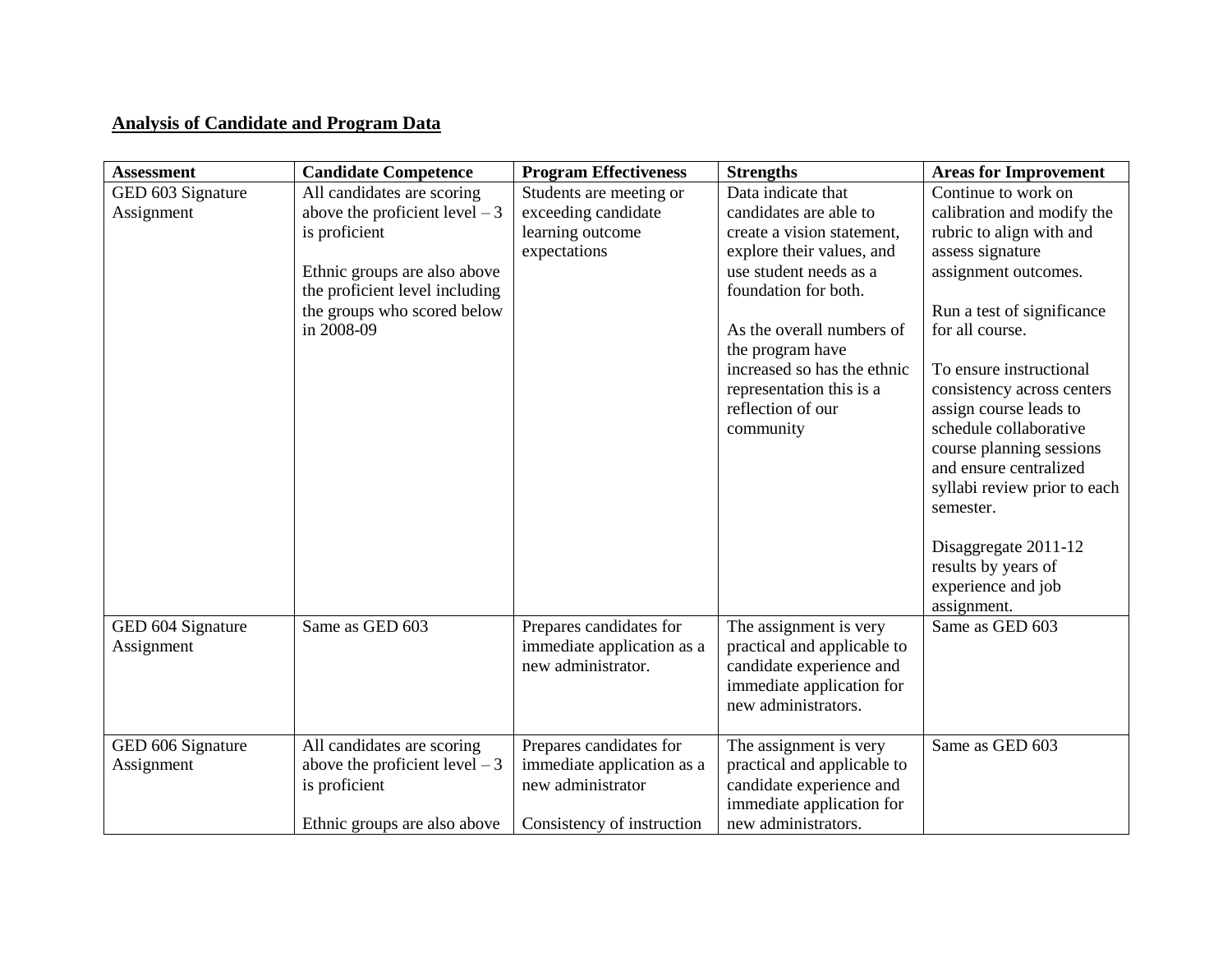|                                 | the proficient level including<br>the groups who scored below<br>in 2008-09<br>All sub-groups scored within | and candidate mastery<br>across all centers                                                                                               | Calibration activity<br>positively affected<br>consistency of assessments |                                                                                                                                                                     |
|---------------------------------|-------------------------------------------------------------------------------------------------------------|-------------------------------------------------------------------------------------------------------------------------------------------|---------------------------------------------------------------------------|---------------------------------------------------------------------------------------------------------------------------------------------------------------------|
| GED 609 Signature<br>Assignment | the same score range.<br>Same as GED 603                                                                    | Practical assignment that<br>prepares candidates for<br>immediate application as<br>administrators in working<br>with diverse populations | Same as GED 609                                                           | Same as GED 603                                                                                                                                                     |
| GED 610 Signature<br>Assignment | Same as GED 603                                                                                             | Practical assignment that<br>prepares candidates for<br>immediate application as<br>administrators in working<br>with diverse populations | Same as GED 609                                                           | Range of scores may be<br>reflective of the fact the<br>data was collected before<br>the calibration activity in<br>2010<br>Same as GED 603                         |
| GED 611 Signature<br>Assignment | Same as GED 603                                                                                             | Practical assignment that<br>prepares candidates for<br>immediate application as<br>administrators in working<br>with diverse populations | Same as GED 609                                                           | Range of scores may be<br>reflective of the fact the<br>data was collected before<br>the calibration activity in<br>2010<br>Same as GED 603                         |
| Professional<br>Dispositions    | Process put into place in<br>2010-11                                                                        | Not enough data to assess                                                                                                                 | Not enough data to assess                                                 | Full implementation in<br>2011-12 of transition<br>points with dispositional<br>assessments                                                                         |
| <b>Exit Surveys</b>             | From limited data:<br>candidates feel program<br>effectively prepared them for<br>leadership positions      | Not enough data to assess                                                                                                                 | Not enough data to assess                                                 | Ensure consistent<br>application of the process<br>for collecting exit data<br>Limited quantitative and<br>qualitative data indicate a<br>need to review and revise |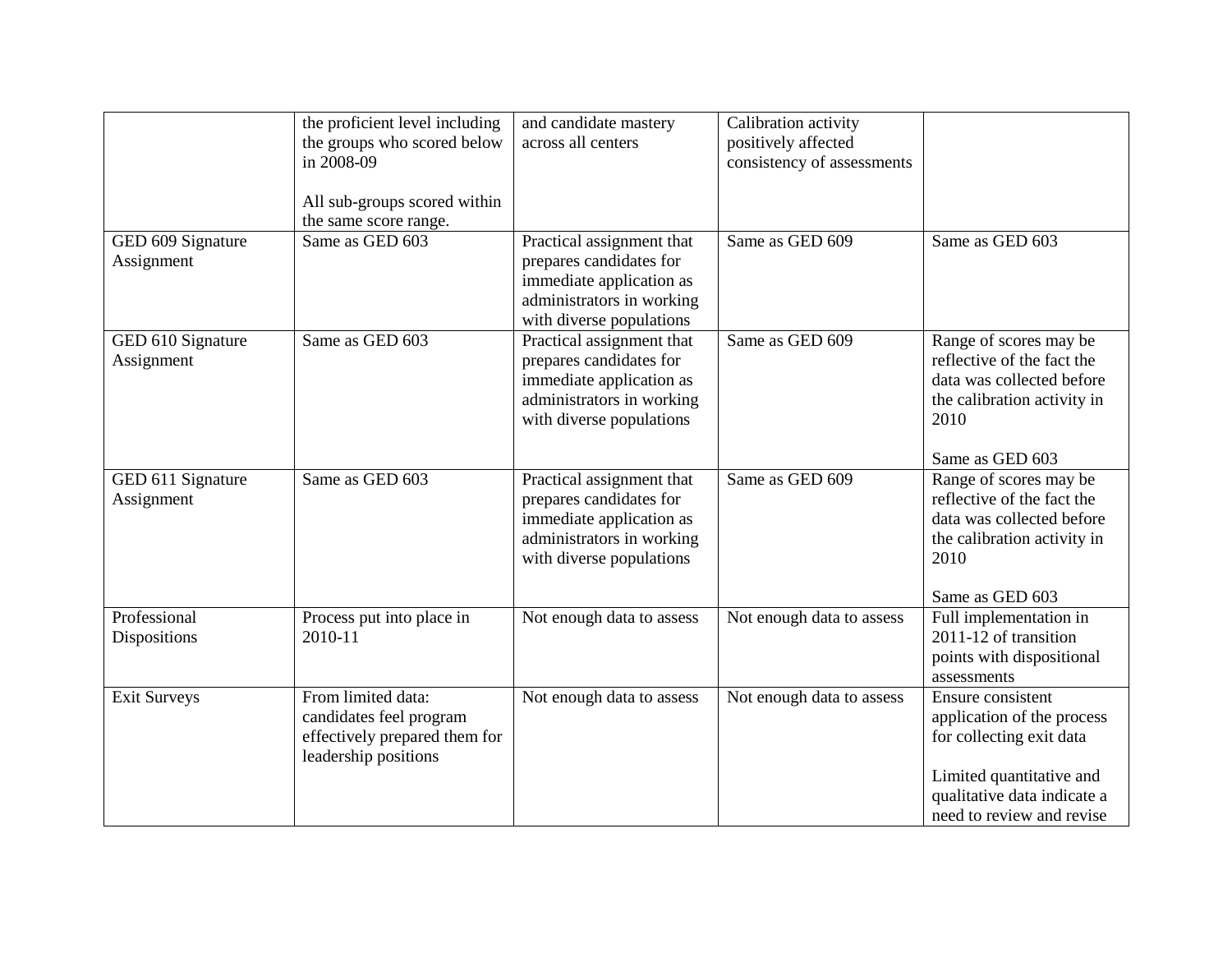|                         |                                                         |                           |                           | required fieldwork<br>activities and to align them<br>more closely to course<br>outcomes and current<br>school leadership realities<br>to them more applicable<br>and supportive of<br>candidate competence.                                                                                                                                                                    |
|-------------------------|---------------------------------------------------------|---------------------------|---------------------------|---------------------------------------------------------------------------------------------------------------------------------------------------------------------------------------------------------------------------------------------------------------------------------------------------------------------------------------------------------------------------------|
| Alumni Surveys          | Process put into place in<br>2010-11<br>Not enough data | Not enough data to assess | Not enough data to assess | Full implementation in<br>2011-12 to ensure a larger<br>respondent pool<br>Limited quantitative and<br>qualitative data indicate a<br>need to review and revise<br>required fieldwork<br>activities and to align them<br>more closely to course<br>outcomes and current<br>school leadership realities<br>to them more applicable<br>and supportive of<br>candidate competence. |
| <b>Employer Surveys</b> | No data                                                 | No data                   | No data                   | Implement 2011-12                                                                                                                                                                                                                                                                                                                                                               |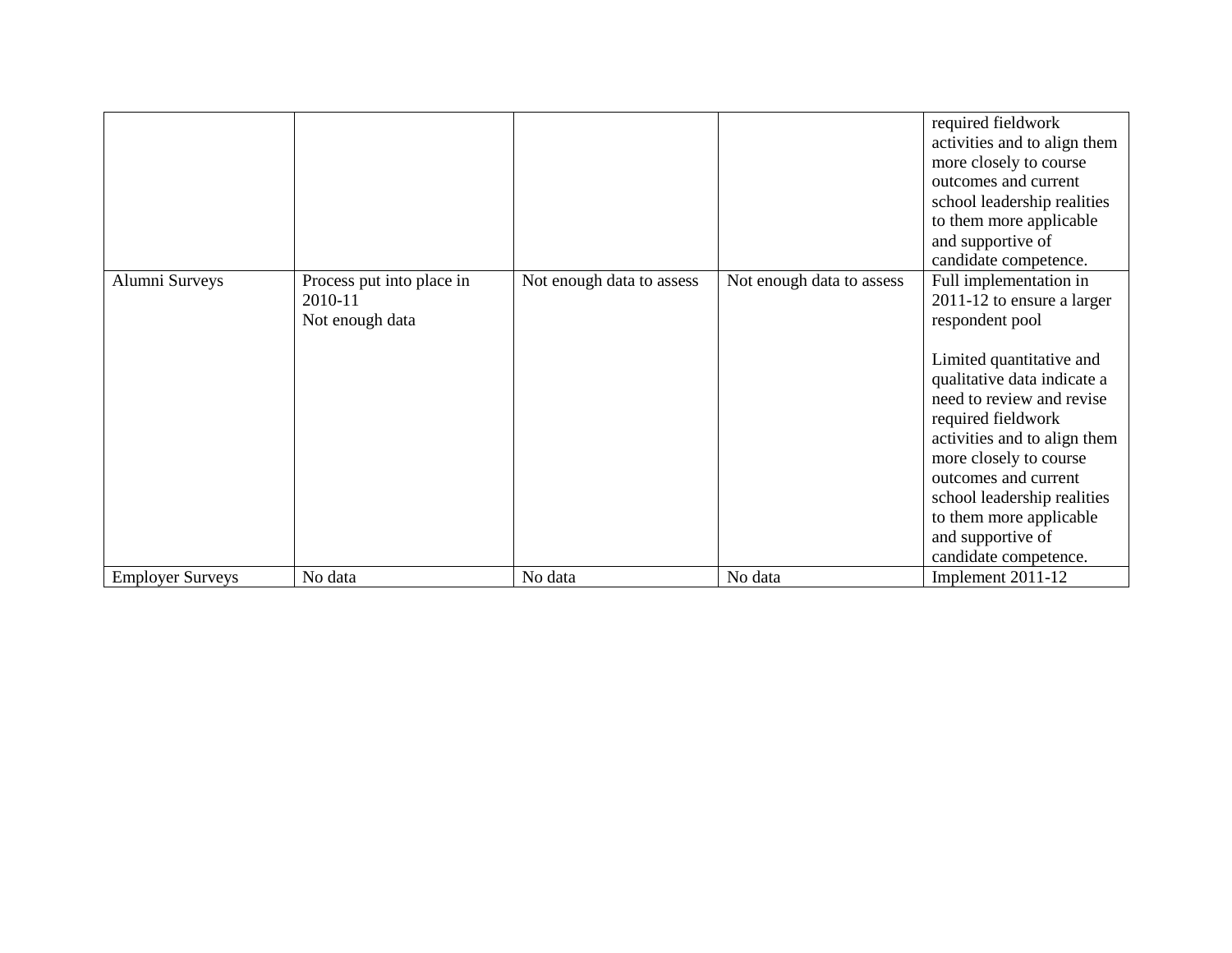## **Use of Results Master of Arts in Education: Concentration in Education Leadership Administrative Services Preliminary Credential**

## **Use of Assessment Results to Improve Candidate and Program Performance**

| <b>Data Source</b>  | <b>Plan of Action or Proposed Changes Made</b>                       | <b>Applicable Program or Common Standard(s)</b>                        |
|---------------------|----------------------------------------------------------------------|------------------------------------------------------------------------|
| <i>Dispositions</i> | Implement transition points for collection of<br>dispositional data. | Program Standards $6(a)(b)(c)(d)(e)(f)$<br>Common Standards 2, 6, 7, 9 |